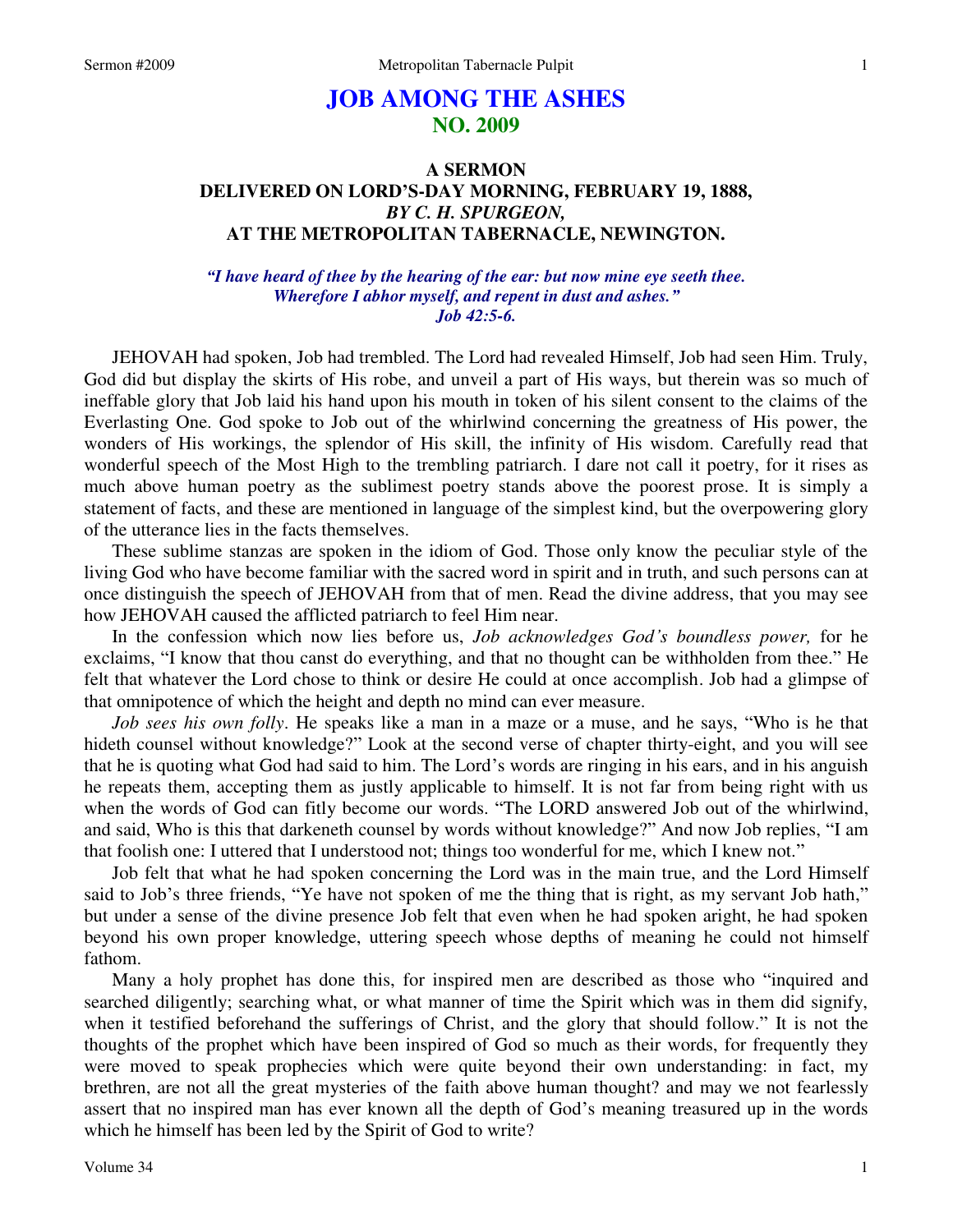Hence I assert that there is a verbal inspiration, or no inspiration at all worthy of the name. Job, as he comes before us in the text, is impressed with his own folly. He had to a large degree spoken what he felt sure was true, but he now feels that he did not understand what he said, and he at the same time tacitly confesses that he may have said in his bitterness many an unwise and unseemly thing, and therefore he bows his head before the Lord his God, and confesses that he has darkened counsel by words without knowledge, and uttered things that he understood not.

Notwithstanding, *the man of God proceeds to draw near unto the Lord,* before whom he bows himself. Foolish as he confesses himself to be, he does not therefore fly from the supreme wisdom. Although he knows that he has babbled ignorantly, he does not therefore seek to hide away from the Lord, as Adam did when he sought the shade of the trees of the garden. No, he takes up the Lord's words again, and is emboldened by them to approach. Read the thirty-eighth chapter, third verse, the Lord there says, "Gird up now thy loins like a man: for I will demand of thee, and answer thou me."

Like a man in a dream, Job accepts the invitation, and answers, "Hear, I beseech thee, and I will speak: I will demand of thee, and declare thou unto me." This was brave and wise action. Whatever Job might be or might not be, he was a firm believer in his God, and in every word which the Lord was pleased to speak. He held even to discouraging words with desperate tenacity, and even learned to find honey in words which roared like lions upon him.

Hence, when he is humbled in the dust, he recollects that God had bidden him draw nigh to Him, and albeit to his fears that bidding may have sounded like a challenge, yet to his faith it becomes an encouragement, and he in effect replies, "My God, I will venture to take thee at thy word. Thou biddest me come, and come I will. Dust and ashes though I be, I will do as thou allow me, and make my humble appeal to thee."

Dear friends, it is altogether wrong to allow our sense of folly or of sin to drive us away from God, but it is altogether right when our humiliation draws us to the Lord, and our conscious need drives us to the throne of grace. The more foolish and sinful we are, the more urgent is our need to come to God, who alone can make us clean, and instruct us in the way of heavenly wisdom. I commend to you, therefore, God's servant Job, of whom I may say, whatever fault we may perceive in him, none of us could have behaved so gloriously as he did, unless, indeed, the Lord should give us like grace. The Lord led Job to find fault with Himself, yet God Himself does not complain of him, but even commends him.

The three carping friends are commanded to bring a costly sacrifice, but this was not demanded from Job, and even when they brought their seven bullocks the Lord did not accept them till Job, whom they had condemned, had made intercession for them. Job bore away the palm from the conflict. So let us do as Job did, and make our approach unto the Lord in childlike confidence even when He seems to frown. Let us get where Job was when he said, "Though he slay me, yet will I trust in him." When we bow lowest before His throne, let not our humble bending have anything of distance in it. Lower before Thee, O Lord, would we be, but at the same time our cry is, "Nearer to thee."

Thus we come to the text, having used the connection as a step to its door. On the text I make three observations, first, *we have sometimes very vivid impressions of God*. Job said, "I have heard of thee by the hearing of the ear: but now mine eye seeth thee." In the second place, *when we are favored with these clearer views of God, we have lowlier thoughts of ourselves*—"wherefore I abhor myself," and thirdly, *whenever we are thus made lowly, our heart is filled with repentance,* "I abhor myself, and repent in dust and ashes." May the Holy Spirit aid us in this experiential meditation!

**I.** First, then, WE HAVE SOMETIMES VERY VIVID IMPRESSIONS OF GOD.

Job had long before *heard* of God, and that is a great matter. I do not think he meant merely that he had heard men speak of God, but that he had really, for himself, heard God's voice. He had been a reverent believer in the teachings of God, and an obedient servant to His commands, thus he had really heard God. The man who can say this can say a great deal. If God has ever been on speaking terms with you, you have much cause for gratitude. It is clear that you are not dead in sin, or if you were so when the Lord spoke to you, you are now alive, for His voice causes the dead to live. If you have heard God in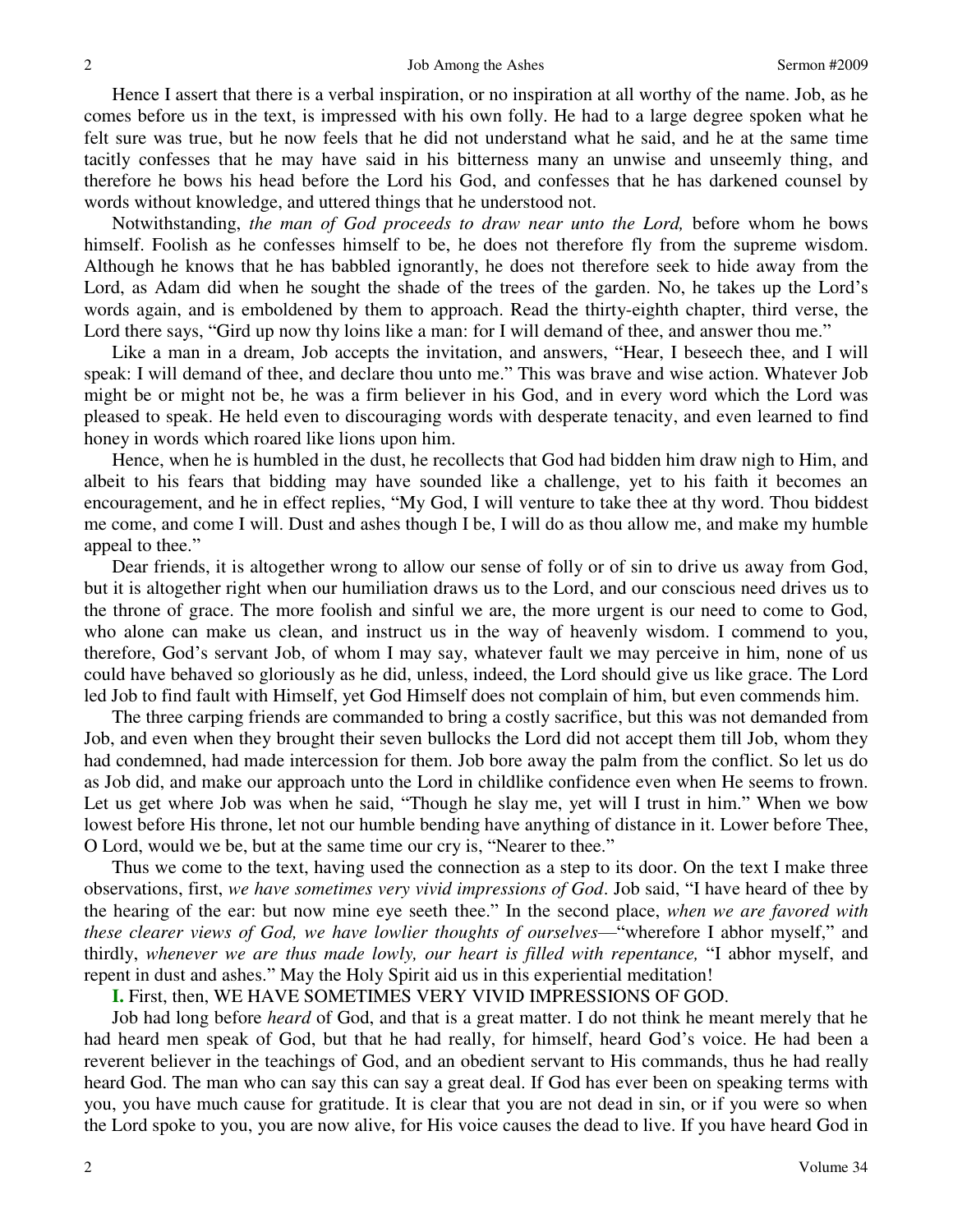#### Sermon #2009 Job Among the Ashes

the secret of your soul, you are a spiritual man, for only a spirit can hear the Spirit of God, none can discern the Lord but the man to whom He has given spiritual life. Job had heard God, but now he has a more vivid apprehension of Him. It is sometimes said that one eyewitness is better than ten earwitnesses, and there is much truth in the saying, certainly, facts perceived by the eye make a far more vivid impression upon the mind than the same facts heard by the ear.

If we witness a sad scene of poverty it has far more effect upon our heart than the most graphic description. Word painting can never bring out the reality of a thing as well as the actual sight of it. Of course, Job could not literally see God, he does not mean to assert that he did, for "no man hath seen God at any time," but Job means that he now had a view of God very much more clear than any which he had obtained before, in fact, as much clearer as eyesight is more clear than hearing.

Notice that *in order to this close vision of God affliction had overtaken him.* It was not till after he had scraped himself with the potsherd, nor till his friends had scraped him with something worse than potsherds, that Job could say, "Mine eye seeth thee." Not till every camel and every sheep had been stolen, and every child was dead, could the afflicted patriarch cry, "Now mine eye seeth thee." Happy is that man who in prosperity can hear the voice of God in the tinkling of the sheep-bells of his abundant flocks, can hear Him in the lowing of the oxen which cover his fields, and in the loving voices of dear children around him.

But, mark you! prosperity is a painted window which shuts out much of the clear light of God, and only when the blue, and the crimson, and the golden tinge are removed, is the glass restored to its full transparency. Adversity thus takes away tinge, and color, and dimness, and we see our God far better than before, if our eyes are prepared for the light. The Lord had taken everything away from Job, and this paved the way to His giving him more of Himself. In the absence of other goods the good God is the better seen. In prosperity God is *heard,* and that is a blessing, but in adversity God is *seen,* and that is a greater blessing.

Sanctified adversity quickens our spiritual sensitiveness. Sorrow after sorrow will wake up the spirit, and it will infuse into it a delicacy of perception which, perhaps, does not often come to us in any other way. I purposely say, "Perhaps," for I believe that some choice saints are favored to reach it by smoother ways, but I think they are very few. The most of us are of such coarse material that we need melting, ay, and braying as in mortar before we attain to that sacred softness by which the Lord God is joyfully perceived.

O child of God, if you are to suffer as much as Job suffered, if you get to see the Lord with a spiritually enlightened eye, you may be thankful for the sorrowful process! Who would not go to Patmos if he might see the visions of John, and who would not sit on the dunghill with Job to cry with him, "Now mine eye seeth thee"?

Possibly, also, *helpful to this was Job's desertion by his friends*. Job's three friends! Ah me, I know their kindred! They were most devotedly attached to him, no doubt, and how warmly they proved it! They had met together with him, and said soft and sweet things to him in those days when he moved like a prince among the nobles of his people, and every eye that saw him blessed him. But when they found him sitting "down among the ashes," they had altered thoughts of him. They suspected him, and though they knew nothing against him, yet they perceived that he was not in the same honor as before. Between a prince in ermine and the same man in sackcloth there is, to some minds, a great difference.

Besides, the instinct of self-preservation leads men to hold off from one who is sinking, lest they sink with him. After sitting in silence for a week, these excellent men found it in their hearts to assail him with their judicious observations. Here and there they inserted nice little bits of cruelty, all meant for his good. Was he not covered with sores? Was there not a cause for all this? By this torture God delivered Job from men, he was not likely after that to incur the curse which comes through making flesh your arm. He was also strengthened in personal independence of mind, he could clearly see that his breath was in his own nostrils, and not in other people's, and that he could stand alone by God's help, ay, even stand against those eminent men who had contended with him.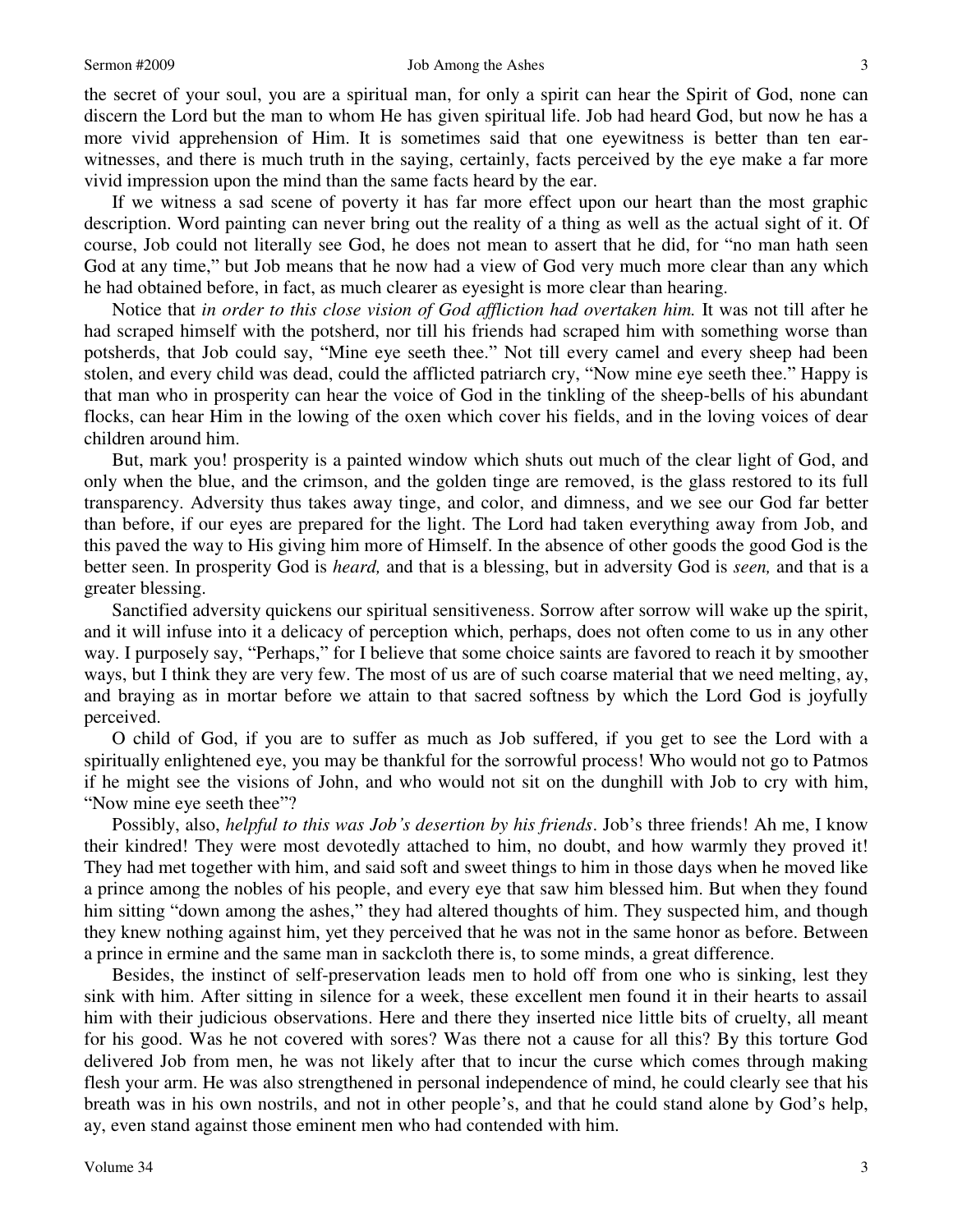Friends are all too apt to block out our view of our best Friend. When gracious minds are driven from men, they are drawn to God, and learn to sing with David, "My soul, wait thou only upon God; for my expectation is from him." I do not doubt therefore that the desertion and upbraiding endured by Job from his friends, were a great help towards his being able to say to the Lord his God, "Now mine eye seeth thee." Eliphaz and Bildad and Zophar might have interposed between Job and God, and their kindly help might have placed Job under lasting obligations to them, but now he looks alone to God, and honors Him only.

Still, *before Job could see the Lord, there was a special manifestation on God's part to him*. "Then the LORD answered Job out of the whirlwind." God must really come and in a gracious way make a display of Himself to His servants, or else they will not see Him. Your afflictions will not of themselves reveal God to you. If the Lord Himself does not unveil His face, your sorrow may even blind and harden you, and make you rebellious. The desertion and unkindness of friends is, also, no help to grace, its tendency is to sour and imperil your piety, if it act out its natural influence, there must be a special revealing of the Lord to our own souls before we shall get such a clear apprehension of Him as Job intended by the words, "Now mine eye seeth thee."

Read through the thirty-eighth chapter, and see how JEHOVAH declares His wisdom and His power, "Where wast thou when I laid the foundations of the earth? declare, if thou hast understanding. Who hath laid the measures thereof, if thou knowest? or who hath stretched the line upon it? Whereupon are the foundations thereof fastened? or who laid the cornerstone thereof; when the morning stars sang together, and all the sons of God shouted for joy?" "Hast thou entered into the treasures of the snow? or hast thou seen the treasures of the hail?" "Canst thou bind the sweet influences of Pleiades, or loose the bands of Orion? Canst thou bring forth Mazzaroth in his season? or canst thou guide Arcturus with his sons?" Here was a marvelous field for thought. The Lord speaks in nature, and it is done. His glory is seen in heaven and earth, in the sea, and all deep places. God is, and there is none beside Him. Yea, JEHOVAH is God alone.

Nor did the Lord fail to show to Job His justice, defying him to emulate it. See the fortieth chapter, eleventh and twelfth verses—"Cast abroad the rage of thy wrath: and behold every one that is proud, and abase him. Look on every one that is proud, and bring him low; and tread down the wicked in their place." God is the supreme governor, and He beareth not the sword in vain, He is impartial and infallible, and none can disannul His judgment, or condemn His acts.

I need not tarry to say to you that all through that wonderful address of the Lord to His servant He is saying, in so many words, "I am God, but who are you?" The Lord is proving that nothing is impossible to His power and His wisdom. He had, after all, not allowed His servant to sink out of His reach. He was always able to rescue him. You learn here, also, that God is not amenable to our judgment. He gives no account of His matters. He makes Job feel that He is God, and then there is the end of the matter. No apology is made to Job, and no explanation is given him, he must bow in unreserved submission, and surrender unconditionally, and he does so.

Notice how by the Lord's first words Job was silenced, and could only whisper," Behold I am vile, what shall I answer thee? I will lay mine hand upon my mouth. Once have I spoken; but I will not answer: yea, twice; but I will proceed no further." Thus far he worshipped, but he must yet go further, until he cries, "I abhor myself, and repent in dust and ashes."

**II.** We have now reached our second point—WHEN WE HAVE THESE VIVID APPREHENSIONS OF GOD, WE HAVE LOWER VIEWS OF OURSELVES.

Why are the wicked so proud? It is because they forget God. Why did Pharaoh dare to say, "Who is the LORD, that I should obey his voice?" It was because he did not know JEHOVAH, but after those ten plagues, he altered his tone, and cried out, "Entreat the LORD (for it is enough)." Even his great pride was forced to bow before JEHOVAH when judgments were let loose upon him. If men knew God, how it would change their thoughts and talk! If they could have even an indistinct idea "by the hearing of the ear," many of them would never be so irreverent as they now are, nor so lofty in their ideas of their own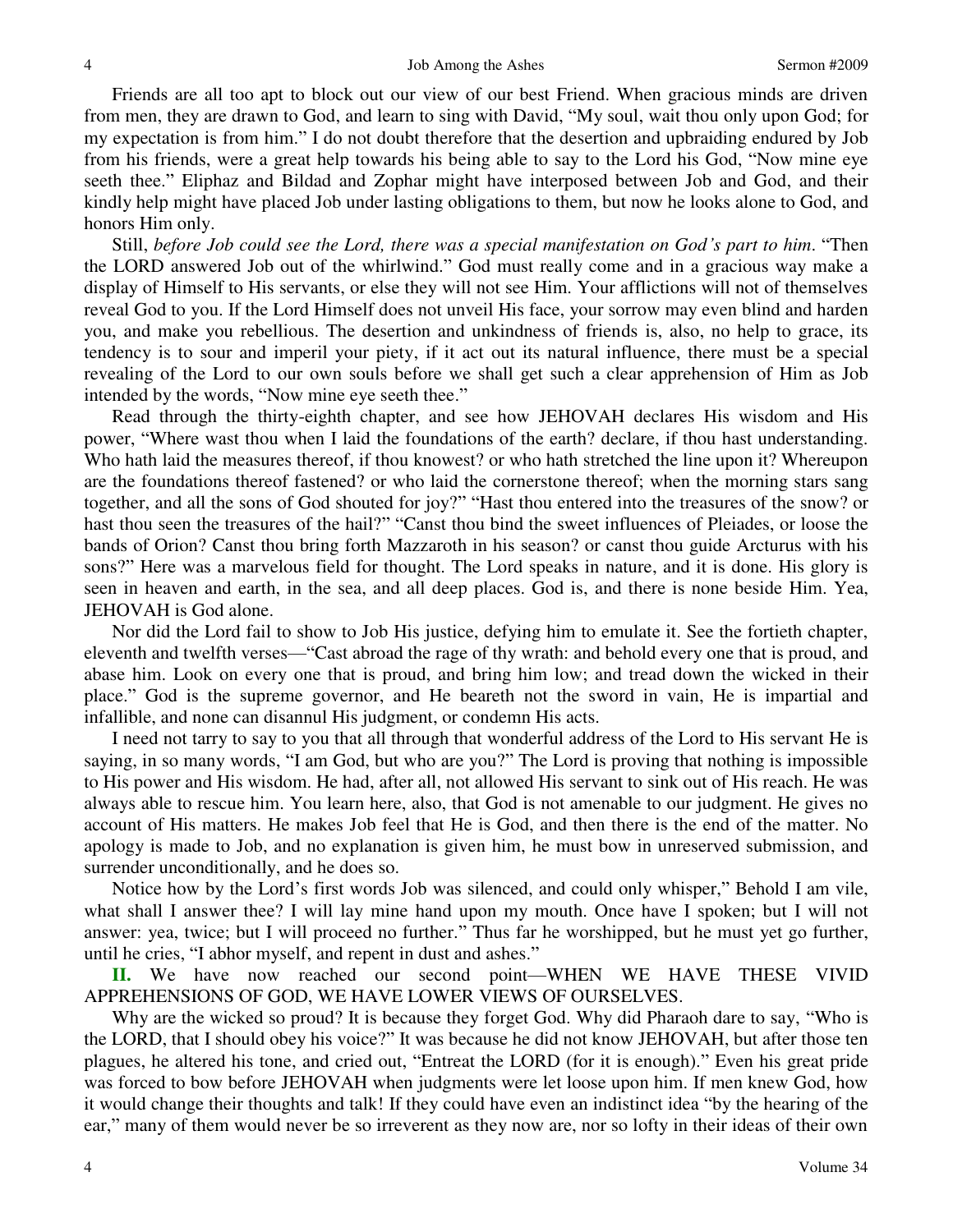wisdom, but if they could "see" Him as Job did, and behold His inexpressible glory, they would become far more meek and lowly.

Here let me observe that *God Himself is the measure of rectitude,* and hence, when we come to think of God, we soon discover our own shortcomings and transgressions. Too often we compare ourselves among ourselves, and are not wise. A man says, "I am not so bad as many, and I am quite as good as such a one, who is in high repute." What if it is so? Do you judge yourself by other erring ones? Your measuring line is false, it is not the standard of the sanctuary. If you would be right, you must measure yourself with the holiness of God, God Himself is the standard of perfect holiness, truth, love, and justice, and if you fall short of His glory, you have fallen short of what you ought to be. When I think of this, self-righteousness seems to me to be a wretched insanity.

If you would know what God is, He sets Himself before us in the person of His dear Son. In every respect in which we fall short of the perfect character of Jesus, in that respect we sin. There is no better description of sin that I know of than this, "Sin is any want of conformity to the law of God," and God's law is the transcript of His own mind. Wherein in any moral or spiritual respect, we fall short of the divine character, we to that extent fall into sin.

No, my brethren, we cannot hear the ceaseless cry of the cherubim, "Holy, holy, holy, Lord God of Sabaoth," without at once sinking, sinking, sinking, till we abhor ourselves, and repent in dust and ashes. Permit me to suggest to each one here who has a high idea of himself, and has no sense of selfabhorrence, that such self-honor must arise from ignorance of God, for there is such an immeasurable distance between the perfection of God and our faultiness that our true position is that of penitent humility.

Our next reflection is this, *God Himself is the object of every transgression,* and this sets sin in a terrible light. Sin frequently has our fellow men as its object, but even then I am not incorrect in what I have said, for sins against our fellow men are still sins against God. It would be well if we felt with David—"Against thee, thee only, have I sinned, and done this evil in thy sight." Think, then, of sin as an offense against God, committed in God's presence, committed while He is looking on.

My beloved friends, in this light observe the wantonness of sin, for who could wish to offend against a perfectly holy and entirely loving God? If God is all He should be, why do we not agree with Him? If in God we see every possible and conceivable good, why do we set up ourselves, our wills, our desires in opposition to Him? He is so gracious towards man that He may be described by that one word "love," and if it be so, why do we not love Him with all our heart, and all our soul, and all our strength? Every shortcoming and every transgression, therefore, is a wanton offense against infinite goodness. If JEHOVAH were a tyrant, there might be some excuse for rebellion, but since He is infinitely just and loving, it is atrocious that His own creatures, ay, His own children, should offend Him.

Note next, the impertinence of sin. How dare we transgress against God? O man, who are you that rebels against God? How dare you to do to His face that which He forbids you? How dare you to leave undone in His very presence that which your Lord commands you to do? This makes sin a piece of presumption, a daring and glaring provocation of the Lord God. Thus it is evident that in the immediate presence of God sin does like itself appear.

The fact that sin is leveled at God makes us bow in lowliness. Although some of us can hold our heads high among our fellow men, and we can say, "I am neither a drunkard, nor a thief, nor a liar, neither have I offended against the laws of integrity and charity," yet when we come before God, we perceive that we have not dealt towards Him as we ought to have done. To Him we have been thieves, robbing Him of His glory. "Will a man rob God?" To Him we have been liars, we have dealt treacherously, and have broken our promises. To Him we have been ingrates, to Him we have been worse than brutes.

Instead of equity, we have dealt towards God iniquity. Instead of love, we have dealt out enmity. The Lord has nourished and brought up children, and they have rebelled against Him. Even our holy things have been defiled, our best tears need to be wept over, and our truest faith is spoiled with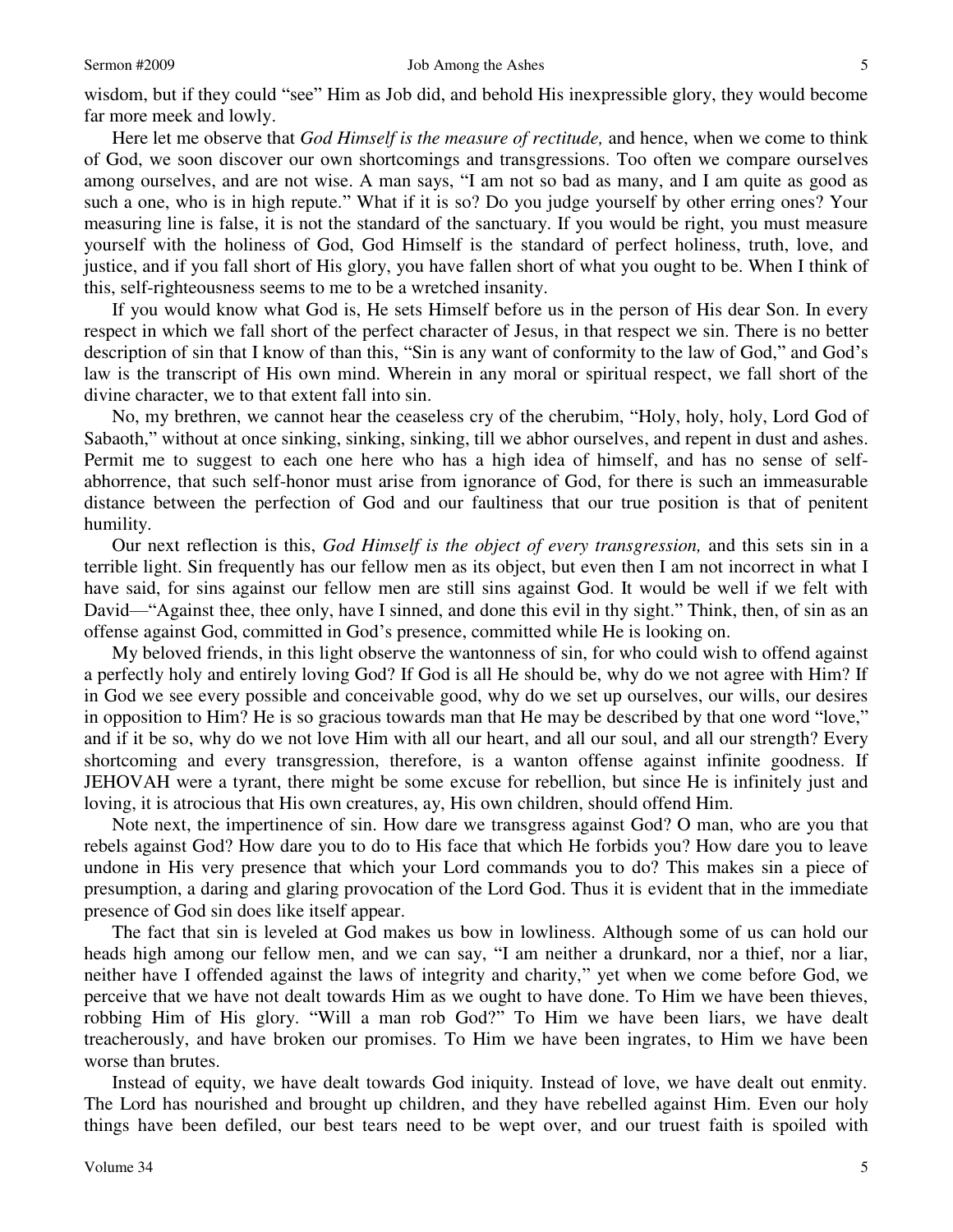unbelief. Oh, when we think of this, we can understand why Job says, "Now mine eye seeth thee. Wherefore I abhor myself."

Once more, *when God is seen with admiration, then of necessity we are filled with self-loathing*. The more you appreciate God, the more you will depreciate yourself. While the thought of God rises higher, and higher, and higher, you also will sink lower and lower in your own esteem. The word used by Job, "I abhor myself," is a strong one. It might be paraphrased thus, "I nauseate myself. I am disgusted with myself. I cast forth from my soul every proud thought of myself—cast it out from me as a sickening and intolerable thing."

Ah, dear friends, you have not seen God aright if your abhorrence turns upon your fellow men, but if the one man you abhor is yourself, you are not mistaken! A sight of God will make us regard our fellow creatures with sympathy, as involved in the same sin and misery as ourselves. As a common danger in a sinking ship makes every man a brother to his fellow, so a clear sense of our common guilt and ruin will make us feel the brotherhood of man, but on the other hand, a sight of God will prevent our dreaming of personal excellence, and will compel us to take the lowest room. Since God is glorious in our eyes, we become ashamed. We adore God, and in contrast, we abhor self.

Do you know what self-loathing means? Some of you do, I know. And I am sure that in proportion as you truly love, reverence, and worship God, in that proportion you are full of abhorrence of self. You fine gentlemen, who hold your heads so high that you can scarcely get through common doorways, you know nothing of this! You high and mighty ladies, who cannot condescend to associate with any who are not of your superior rank, and you purse proud men, who expect all to worship the golden calf which you have set up, you know nothing about this.

O you wonderfully wise men, you intellectual persons, who so modestly dub yourselves "thoughtful and cultured," you snuff out a poor evangelical believer as if he were an idiot, may the Lord give you an hour of Job's, "I abhor myself," and then you will be bearable, but as you now are, you are a trial! While the dunghill is your proper place, you covet the throne of the Almighty, but He will not yield it to you, you would improve upon divine revelation, and revise infallible inspiration, but your boasting is vain. Oh that you had a manifestation of God, and then you would know yourselves! God grant it to you for His mercy's sake!

**III.** Thirdly, I have to show you that SUCH A SIGHT FILLS THE HEART WITH TRUE REPENTANCE.

Job says, "I abhor myself, and repent in dust and ashes." The word "myself" has been added by the translators, and they could hardly have done otherwise. Job's expression, however, refers to all that had come out of himself, or had lurked within himself. He abhorred all that he had been doing and saying. He says, "I abhor, and repent in dust and ashes." What did he repent of? I think Job repented, first, of *that tremendous curse which he had pronounced upon the day of his birth*. It was terrific. See the third chapter. "Let the day perish wherein I was born, and the night in which it was said, There is a man child conceived. Let that day be darkness; let not God regard it from above, neither let the light shine upon it. Let it not be joined unto the days of the year, let it not come into the number of the months." He wished he had perished from the womb that his birthcry had been his first and his last—"For now should I have lain still and been quiet." Before God, Job has to eat his bitter words. It is always a pity to say too much in moments of agony, because we may have to unsay that which escapes us. He would not curse God, but he did curse the day of his birth, and it was unseemly. Of this he unfeignedly repents.

Next, Job heartily repented of *his desire to die*. In the sixth chapter he expresses it as he did several times, he says, "Oh that I might have my request; and that God would grant me the thing that I long for! Even that it would please God to destroy me; that He would let loose His hand, and cut me off!" Do you wonder that he said this? Was ever man so tried? I do not wonder at all, even at his cursing the day of his birth, considering all the bodily pain and mental irritation which he was enduring at the time. I wonder that he played the man as well as he did, but still he must have looked back with deep regret upon his impatience. The last verses of the book run thus, "After this lived Job an hundred and forty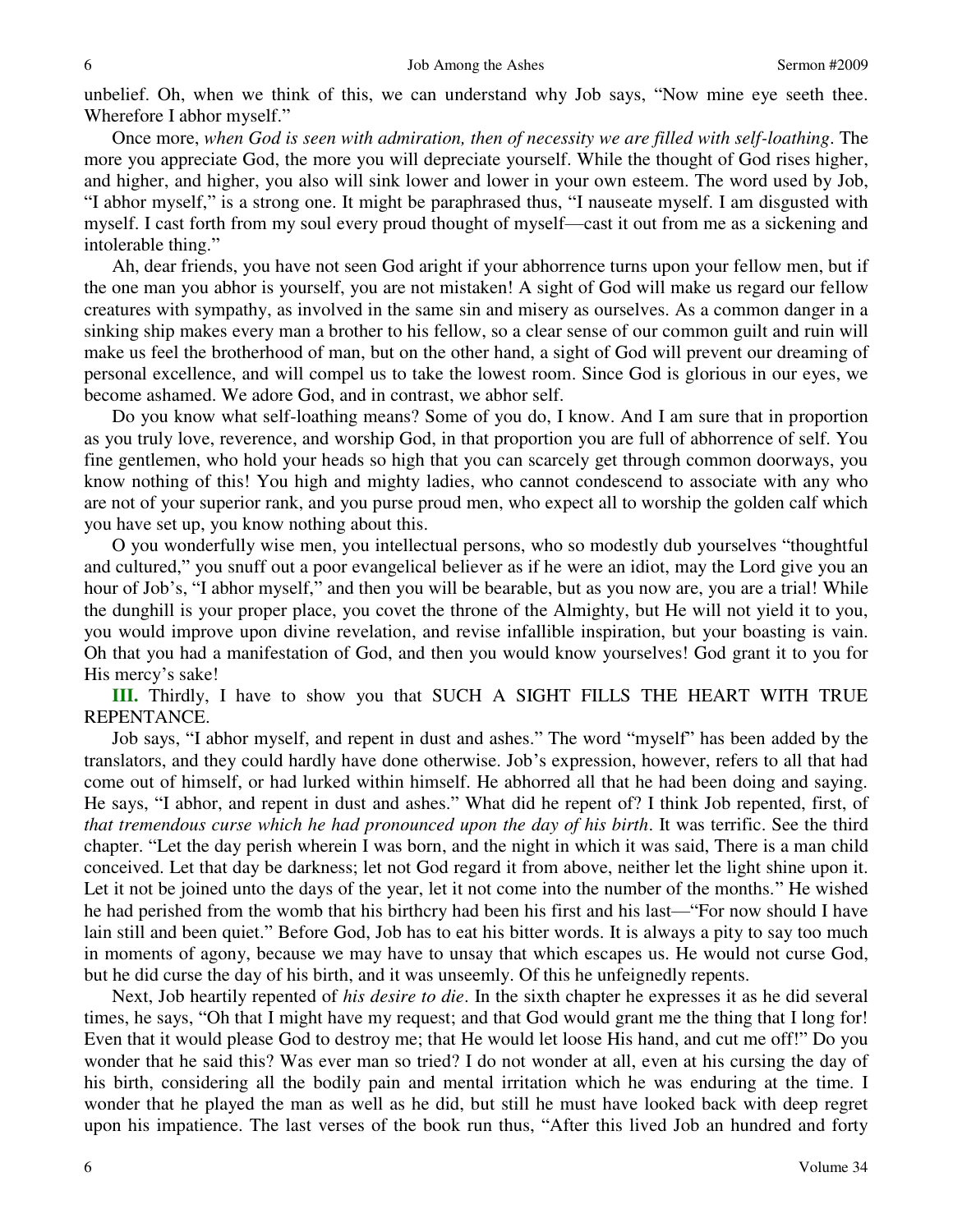#### Sermon #2009 Job Among the Ashes

years, and saw his sons, and his sons' sons, even four generations. So Job died, being old and full of days." This is the same man who begged to die. Elijah also said, "Let me die, I am not better than my fathers," and yet he never died at all. What poor creatures we are! What haste impatience breeds!

Job had to repent, next, of *all his complaints against God*. These had been very many. In the seventh chapter he turns to God and says, "I will speak in the anguish of my spirit; I will complain in the bitterness of my soul. Am I a sea, or a whale, that thou settest a watch over me? When I say, My bed shall comfort me, my couch shall ease my complaint; then thou scarest me with dreams, and terrify me through visions: so that my soul chooses strangling, and death rather than my life. I loathe it; I would not live alway: let me alone; for my days are vanity. How long wilt thou not depart from me, nor let me alone till I swallow down my spittle?" Ah! poor Job had to swallow his murmuring as well as his spittle, for he repents of every rebellious thought. He complains of his having complained, and with selfabhorrence he repents in dust and ashes.

I do not doubt but what Job repented of *his despair*. The ninth and tenth chapters, and many other passages wherein Job speaks, are tinged with hopelessness. He felt as if God had left him a prey to the enemy, but this was not true. The Lord has never deserted any of His people. There is not on record in all the history of the ages a case in which God has failed them that trust Him. Has He not said, "I will never leave thee, nor forsake thee"? and He never has left nor forsaken any believer, yet Job evidently thought that He had done so, and he was greatly troubled.

Job had uttered *rash challenges of God*. In the ninth chapter, at the thirty-fourth verse, he says that there is no daysman between him and God, or else he would plead his cause, "Let Him take his rod away from me, and let not his fear terrify me: then would I speak, and not fear him: but it is not so with me." This was wrong, and Job abhorred himself for having fallen into so ill a temper, and so little becoming in a man of God.

His critics goaded him by cruelly charging him with hypocrisy and wickedness, and Job vindicated himself with great earnestness, appealing to God and saying, "Thou knowest that I am not wicked." This was true. The indignation of an honest heart cannot be blamed for speaking thus to men, but Job felt that he could not speak thus before the Lord. He could plead his innocence in the common courts of men, and there he could well enough defend himself, but when the matter came into the King's own court, he could not answer in the same strain, but felt compelled to plead guilty. Job has to retract all his pleadings and challenges. If the case is to be heard as "JEHOVAH *versus* Job," then Job yields the point unreservedly. Who is he that can contend with his Maker over a matter of holiness? We are wrong, God must be right!

Job had also to confess that his statements had been a darkening of wisdom by words without knowledge. Sometimes we say, "I perfectly understand *that,* I could clear up that mystery." We define this and define that to our brethren, but when we get into the presence of God, we find that our definitions are the proofs of our ignorance. "Vain man would be wise, though man be born like a wild ass's colt." Job drops his wisdom as well as his righteousness, although he was one of the wisest and holiest of men.

While we see not God, we fancy that we can read all the riddles of His Word, but when we behold Him more nearly, we say with David, "So foolish was I, and ignorant: I was as a beast before thee." We are apt to judge the Lord by feeble sense instead of trusting Him for His grace. This comes of evil. In the presence of God Job bowed his head and repented of all his suspicions and mistrusts, and this is what we must do if, in the day of our sorrow, we have been petulant and unbelieving.

Let me pass on. According to our text, *repentance puts man into the lowest place*. He says, "I repent in dust and ashes." "Dust and ashes"—that signifies the dust heap, or what in Scotland they call the "midden." Job had made dust and ashes his headquarters. The dunghill, the refuse place, was now the spot which he felt to be fitted for him. Repentance puts us in a lowly seat. You have heard sometimes, I dare say, among the beautiful nothings of the modern school, the mention of "the dignity of human nature." Behold a throne for the "dignity of human nature." Yonder dust and ashes are for this proud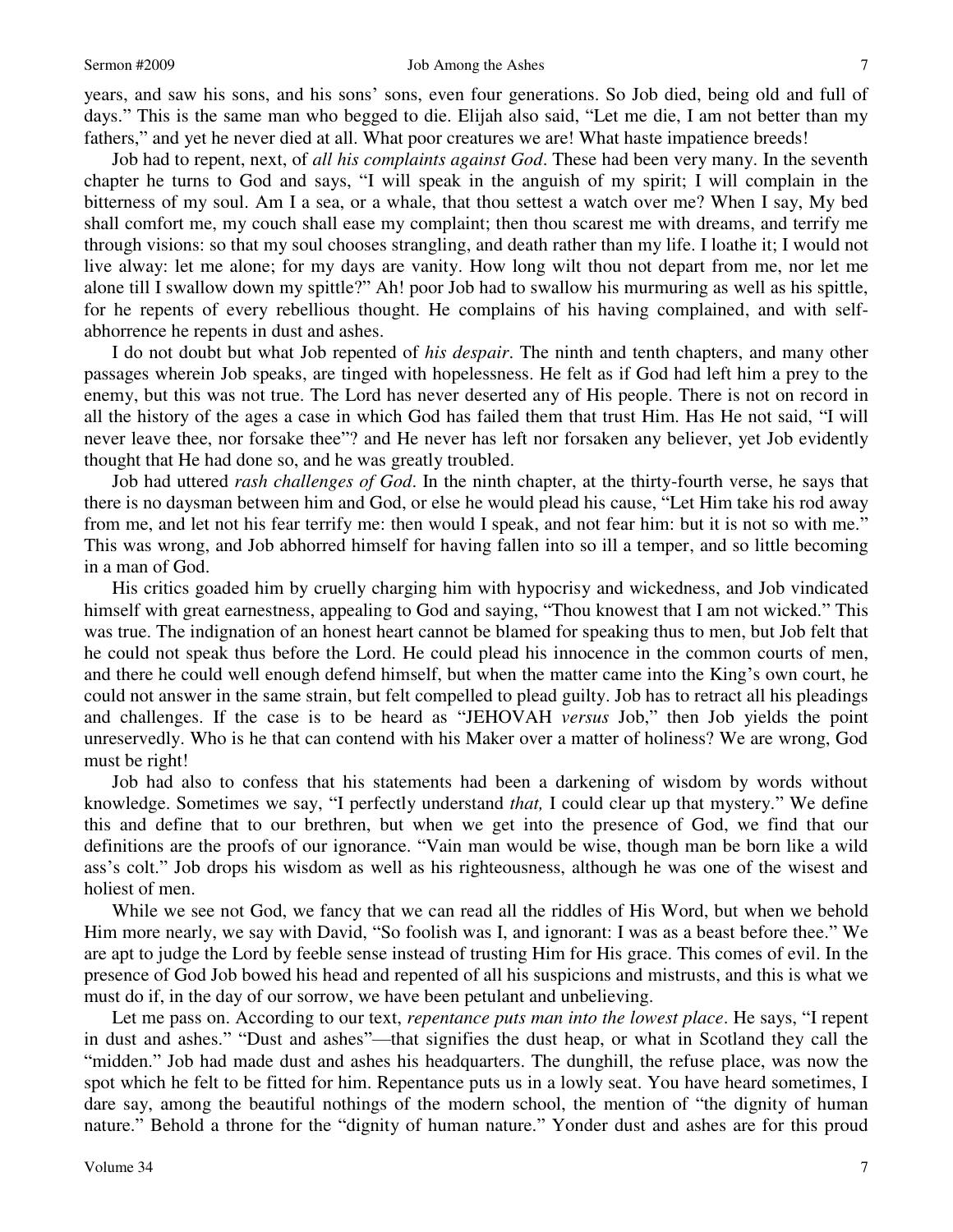royalty. The dust heap is for human nature in its glory, when it has on its richest robes. When it takes its worst place, where is it? The lowest pit of hell, prepared for the devil and his angels, is the fit place for man when he has at last come to his true estate.

I say that when man wears his best Sunday righteousness, he is even then only fit for the midden, and every man of God that has been brought to true repentance, owns that it is so. Alas! says the man that sees his sinfulness, I should be a disgrace to any dust shoot, if I were cast away with the rotten refuse of the house, it might creep away from me, because my sin is a worse corruption than physical nature knows of, an insult even to the worm of decay, since in common putridity there is not the foul offense of moral evil. Repentance, you see, makes a man take the lowest place.

Next, note that *all real repentance is joined with holy sorrow and self-loathing*. I have read in the sermons of certain teachers that, "Repentance is only a change of mind." That may be true, but what a change of mind it is! It is not such a change of mind as some of you underwent this morning when you said, "It is really too cold to go out," but afterwards you braved the snow and came to the Tabernacle. Oh, no! repentance is a thorough and radical change of mind, and it is accompanied with real sorrow for sin, and self-loathing. A repentance in which there is no sorrow for sin will ruin the soul. Repentance without sorrow for sin is not the repentance of God's elect. If you can look upon sin without sorrow, then you have never looked on Christ. A faith-look at Jesus breaks the heart, both for sin and from sin. Try yourself by this test.

But next, *repentance has comfort in it.* It is to my mind rather extraordinary that the Hebrew word, which is justly translated "repent," is also used in two or three places at least in the Old Testament to express comfort. Isaac, it is said, took Rebekah to his mother's tent, and was *"comforted* after his mother's death." Here the word is the same as that which is here rendered "repent." Isaac's mind was changed as to the death of his mother. As, then, there is in the Hebrew word just a tinge of comfort, so in repentance itself, with all its sorrow, there are traces of joy. Repentance is a bitter-sweet or a sweetbitter. After you have tasted it in your mouth as gall, it will go down into your belly, and be sweeter than honey and the honeycomb.

The door of repentance opens into the halls of joy. Job's repentance in dust and ashes was the sign of his deliverance. God turned His wrath upon the three critics, but justified Job, and gave him the honorable office of intercessor on their behalf. Then "the LORD turned the captivity of Job when he prayed for his friends." "The LORD blessed the latter end of Job more than the beginning," and the turning point was that sitting down in the dust and ashes. When you are brought as low as you can be, the next turn must be upward. Down with you, then! Off with the feathers of your pride, and the finery of your self-righteousness! Down with you among the useless and worthless things! From that point you will ascend. The more crushed, humbled, exhausted, and near to death you are, the more prepared you are for God to raise you up.

Job was an unrivalled saint, none of us can compare with him, and if that perfect and upright man had to say, "I abhor myself," what will you and I say when we see God? We shall by and by behold Him on the judgment seat, how shall we endure it? If you have no righteousness but your own, you will stand naked to your shame in the day when the Lord appears. You self-righteous men, dare you go before God in your own righteousness? If you dare, I marvel at your presumption. Job dared not. He could stand up boldly before his accusers, but when before God he was in another attitude. When it comes to dying and appearing before the Most High, you that have no righteousness but one of your own spinning, what will you do? If God should take away your soul at once, could you dare to go before Him in that fine character of yours, that wonderful morality, that large generosity? If you have any sense left, you dare not attempt such a thing.

What shall you and I do? Brethren, we are not afraid, for there is a righteousness of God which is given to us by faith through Jesus Christ. God Himself cannot find any fault with His own righteousness, and if He gives me His own righteousness, even the righteousness of God which is by faith in Jesus Christ, which is to all and upon all them that believe, then I may hope to sit at last, not on the midden,